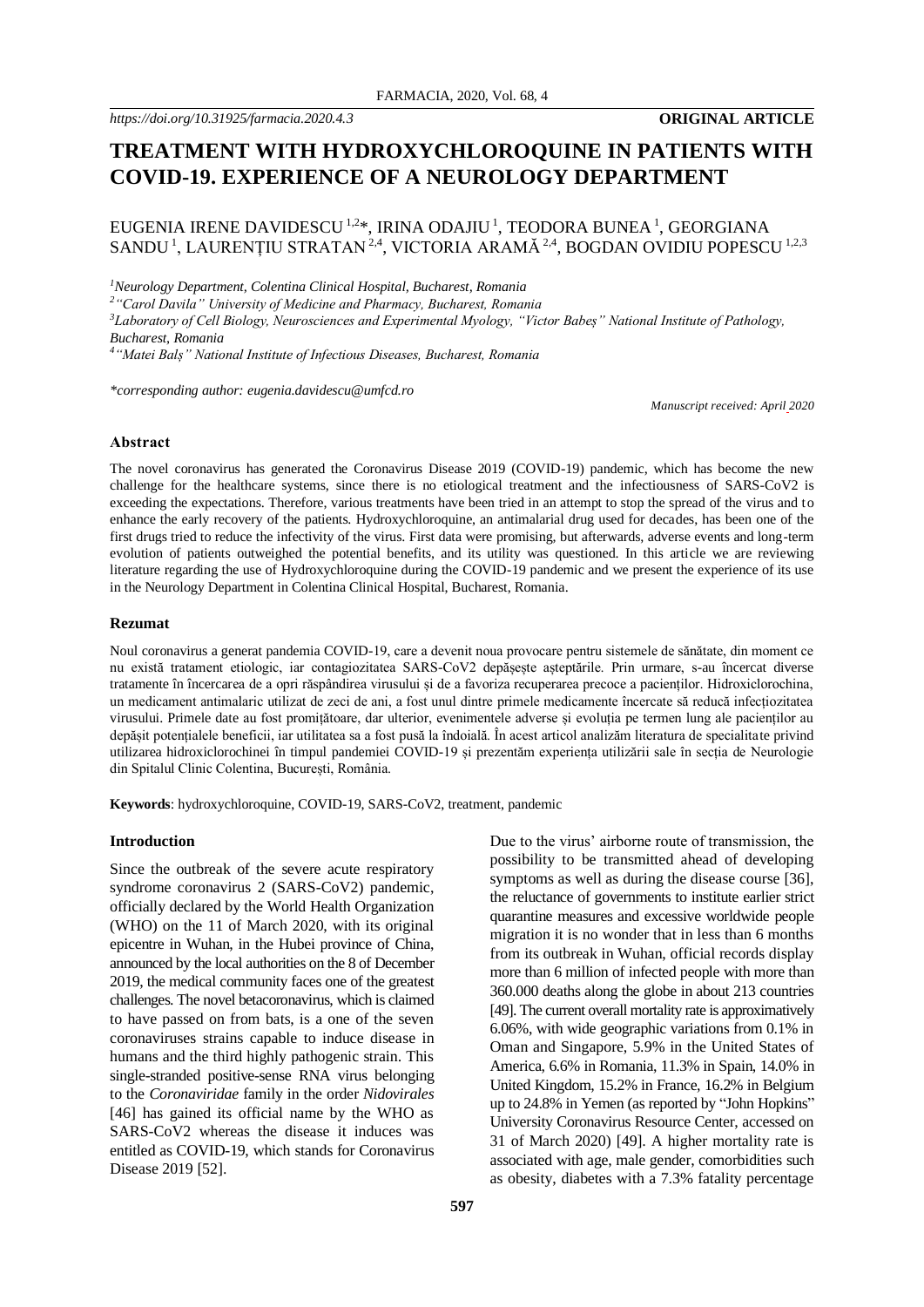[29, 44], cardiovascular diseases (especially hypertension), with a mortality rate of 10.5%, which in contrast to SARS-CoV1, affects the mortality quota more than the presence of chronic obstructive pulmonary disease [44]. Among the listed risk factors are elevated liver enzymes and abnormal kidney function [27, 47]. SARS-CoV2 is known to enter the cell by binding the S1 C-terminal domain of spike protein to the angiotensin-converting enzyme 2 receptor (ACE2R) [46]. Regardless of the fact that SARS-CoV2 has a tropism for lungs where it induces interstitial pneumonia [39], due to ACE2R's wide distribution in the human body it can promote microvascular dysfunction [31], myocarditis and many other lesions up to multiple organ failure [13, 39]. Even though it is hard to appreciate the real world expansion of SARS-CoV2 infection and around 80% of the infected subjects have a mild form of the disease [44], this pandemic has great social, economic, psychologic and even political implications. Therefore, the medical community confronts with an acute urge to identify the best possible curative medicine for the COVID-19 pandemic and because preventative measures failed to restrict its extension and patients need the treatment right at this moment and there is no time to waste, health systems apply to existing drugs with potential antiviral activity. Among such drugs with *in vitro* and possibly *in vivo* activity is chloroquine and its derivative hydroxychloroquine [43]. Hydroxychloroquine is favoured due to its reduced toxicity, especially retinal toxicity and higher *in vitro* potency against SARS-CoV2 in comparison to chloroquine [41].

Unfortunately, there are still no randomized control trials to assess hydroxychloroquine's efficiency against COVID-19 disease, nonetheless the positive results

of some small trials induced medical communities to include it in their guidelines. Later on, larger studies presented contradictory results regarding hydroxychloroquine's efficacy as well as safety; therefore, we intended to present the real-world data of the patients who underwent treatment with hydroxychloroquine in our clinic.

#### **Materials and Methods**

#### *Subjects and study design*

The study was performed in the period between April and May 2020 and included 32 consecutively admitted patients to the Neurological Clinic of the Colentina Clinical Hospital from Bucharest, Romania (Figure 1). As inclusion criteria served a positive result of the SARS-CoV2 reverse transcription polymerase chain reaction (RT-PCR) test, the specimen being obtained from a nasopharyngeal swab and a concurrent neurological symptomatology. All patients underwent supportive treatment according to their clinical symptomatology in accordance with the local guidelines, the majority receiving enoxaparin due to the pro-coagulant status and recent evidence of coagulation abnormalities induced by SARS-CoV2 infection. Specific treatment for COVID-19 was administered following the recommendations of the infectious diseases team. Informed consent was obtained either from the patients directly or for the subjects unable to give consent an emergency consent was signed by the medical team, followed by a verbal consent of their caregivers. The study was conducted in accordance with the World Medical Association Declaration of Helsinki from 1975.





### *Data analysis*

Since we have conducted a retrospective descriptive analysis, the data were extracted from the charts of the patients after they have been discharged. Biostatistical analysis was performed in Microsoft® Excel and a p value  $< 0.05$  was considered statistically significant. Primary outcomes were hospitalization duration and the mortality rate. There was made a descriptive analysis as well as regression and correlation of the duration of treatment with hydroxychloroquine and hospitalization period. Another aim was to observe clinical and paraclinical characteristics of the patients and outline whether there were differences in the course

of the disease between the patients who received hydroxychloroquine and those who did not, therefore t-Student test was performed. For this purpose, we followed the values of the haemogram, C reactive protein, fibrinogen, ferritin, D-dimers as well as pulmonary computed tomography (CT). It is important to mention that only in isolated cases a secondary pulmonary CT was performed. As regards the paraclinical tests, for laboratory investigations fasting blood was withdrawn by venipuncture in clot activator vacutainer tubes for serum separation. Blood processing was performed in a certified clinical laboratory (GRAL MEDICAL, Bucharest, Romania) in accordance to the manufacturer's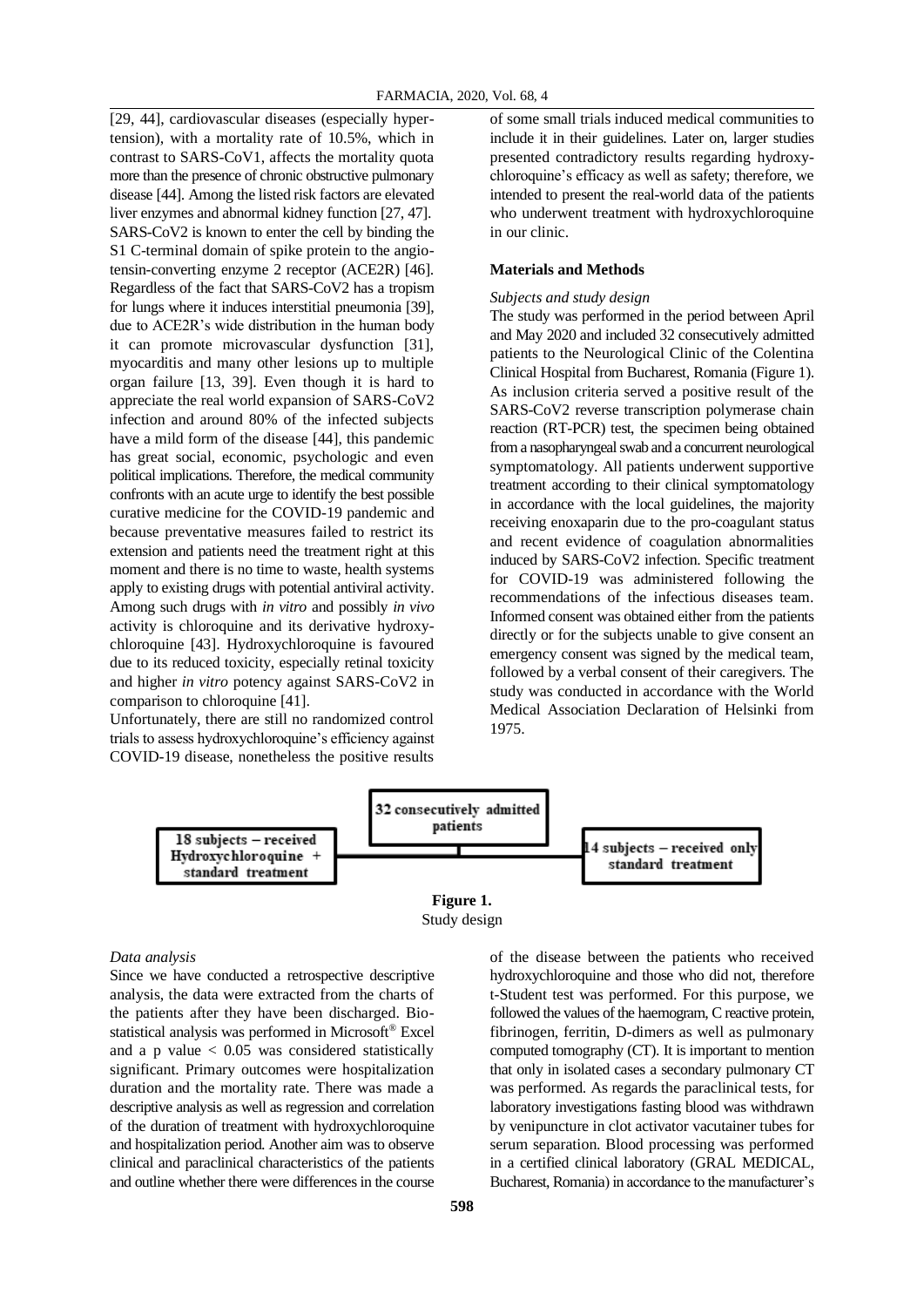recommendations in a COBAS 8000 Analyzer for biochemistry and SYSMEX XN 3000 Analyzer for complete blood count. For the detection of SARS-CoV2, the extraction was performed with an automatic extractor and certified and validated CE-IVD Real Time PCR Kits with the CFX 96 Analyzer (GRAL Medical Molecular Biology Laboratory, Bucharest, Romania), respecting the workflow and all necessary conditions with BSL-2 safety level.

The literature review was prepared basing on the articles published in the PubMed database using "Hydroxychloroquine and/or COVID-19" or "Hydroxychloroquine and/or SARS-CoV2" as searching instruments.

# **Results and Discussion**

The studied group included 32 subjects out of which the majority were females 56.25% (18/32). The mean age was 55.65 years with values between 21 and 91, the majority (24 out of 32 subjects) residing in urban areas. Comorbidities were encountered in 24 patients, out of which cardiovascular diseases prevailed, the most frequent being hypertension in 20 patients, followed by ischemic cardiac disease and atrial fibrillation.

Among other concurrent pathologies there were registered diabetes mellitus in 11 patients, dyslipidaemia in 9 patients; chronic kidney disease, heart failure and dementia in 4 patients; epilepsy, multiple sclerosis and asthma in one. It is worth mentioning that 21 patients had  $\geq 2$  risk factors for SARS-CoV2 infection such as age, male sex, obesity, hypertension or other cardiovascular disorders and diabetes mellitus. As regards smoking, 6 subjects were active smokers and 4 had been former ones.

The average hospital stay was 11.5 days with a range between 2 and 32 days. Speaking of the COVID-19 disease forms at admission, 14 patients were asymptomatic, 12 had a mild form and 6 subjects had a moderate to severe form. Since it is a neurological clinic, the majority had a concurrent neurological diagnosis at admission, the most prevalent being ischemic stroke followed by headache and peripheral vestibular syndrome, as well as isolated cases of multiple sclerosis relapse, epileptic seizures, sagittal sinus thrombosis.

The results of the biological parameters of the subjects at admission are outlined in the Table I, significant difference was registered only for the C-reactive protein (CRP) values ( $p < 0.04$ ).

#### **Table I**

Paraclinical parameters in subjects with standard therapy and those who were treated with hydroxychloroquine (at admission)

|                                       | <b>Standard therapy = 14</b> | $Hydroxychloroquine = 18$ |
|---------------------------------------|------------------------------|---------------------------|
| Leukocytosis                          | 4(28.57%)                    | 4(22.22%)                 |
| Mean value                            | $12.14 \times 1000/\mu L$    | $16 \times 1000/\mu L$    |
| Neutrophilia                          | $7(50\%)$                    | 7(38.88%)                 |
| <b>Mean value</b>                     | 8.36 x 1000/µL               | $9.59 \times 1000/\mu L$  |
| Leukopenia                            | $\Omega$                     | $1(5.55\%)$               |
| <b>Mean value</b>                     |                              | 3.35 x 1000/µL            |
| Lymphopenia                           | 4(28.57%)                    | 12 (66.66%)               |
| <b>Mean value</b>                     | $0.92 \times 1000/\mu L$     | $0.96 \times 1000/\mu L$  |
| <b>Thrombocytopenia</b>               | $1(7.14\%)$                  | $2(11.11\%)$              |
| <b>Mean value</b>                     | 147 x 1000/μL                | 107.5 x 1000/μL           |
| C reactive protein                    | 4(28.57%)                    | $11(61.11\%)$             |
| Mean value                            | $27.11 \text{ mg/L}$         | 76.48 mg/L                |
| <b>Fibrinogen</b>                     | 4(28.57%)                    | $9(50\%)$                 |
| <b>Mean value</b>                     | $492.75 \text{ mg/µL}$       | 548.33 mg/µL              |
| <b>Ferritin</b>                       | 2(14.28%)                    | 7(38.88%)                 |
| <b>Mean value</b>                     | $767.2$ ng/mL                | 999.02 ng/mL              |
| <b>Elevated hepatic transaminases</b> | 2(14.28%)                    | $9(50\%)$                 |
| <b>Mean value</b>                     | TGO - 54.95 UI/L;            | TGO - 92.11 UI/L;         |
|                                       | TGP - 57.5 UI/L              | TGP - 201.84 UI/L         |
| <b>D-dimers</b>                       | 5 (35.71%)                   | 12 (66.66%)               |
| Mean value                            | $6.36 \mu$ g/mL              | $4.89 \mu g/mL$           |

Speaking about the pulmonary CT findings, in 37.5% (12/32) there were detected ground-glass opacities suggestive of COVID-19 pneumonia, out of which in 4 patients the lesions occupied > 75% of the pulmonary area, in  $1 > 50\%$  in 2 between 10 and 25% and in 5 patients the degree was less than 10%. Out of 32 patients, 27 were discharged and there were registered 5 deaths (15.62%) in 2 males and 3 females with

ages between 53 and 91 years. All of the deceased patients had more than 3 risk associated factors for developing a severe form of COVID-19 disease, such as cardiovascular comorbidities. As regards the symptomatology, 3 patients presented cough associated with dyspnoea and abdominal pain in one patient, thoracic pain in another one and fever in the third one, whereas in another patient the disease started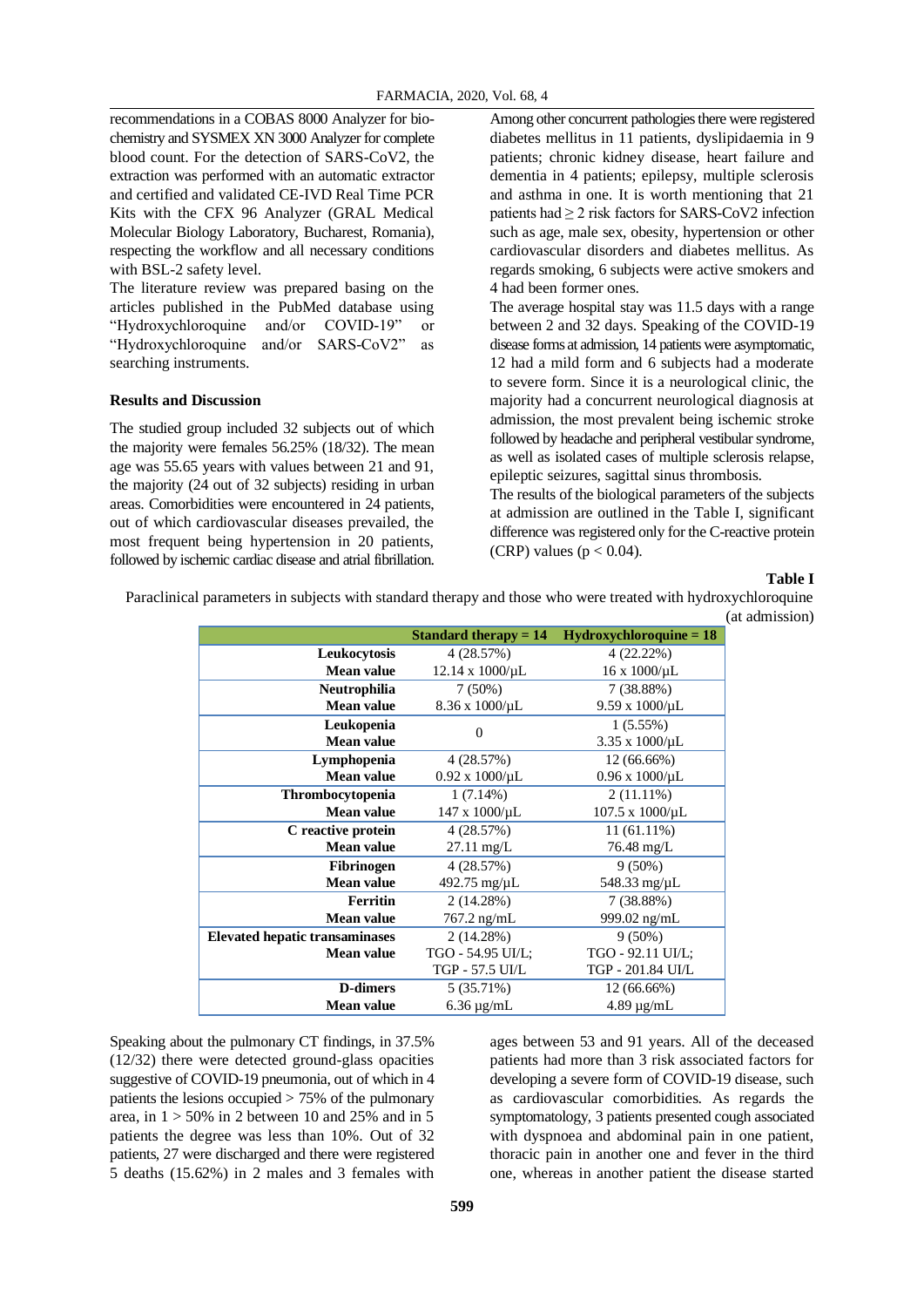with fever and general malaise. With reference to paraclinical investigations, all the deceased patients had significantly elevated inflammatory markers such as the C reactive protein, ferritin and fibrinogen as well as elevated levels of D-dimers. Speaking of the haemogram, all these patients had neutrophilia at admission, in one also leucocytosis, 4 patients had associated lymphopenia ranging from 680 - 1240/µL (Normal values:  $1500 - 4500/\mu L$ ) and 1 patient had also thrombocytopenia. Moreover, in 3 patients elevated hepatic transaminases were detected, in one the values being suggestive for acute hepatic failure and associated kidney failure was also detected in this particular patient. On pulmonary CT examination, there were registered ground-glass opacity in more than 75% of the pulmonary area in 2 patients, 10 - 25% in one patient, one patient had no pulmonary lesions and in another one the investigation had not been performed.

With reference to hydroxychloroquine administration, we have to mention that 18 patients (56.25%) underwent treatment in accordance to our local guideline with a loading dose of 400 b.i.d in the first day, followed by 200 mg b.i.d for a mean duration of 6.5 days, the range being between 2 and 14 days, depending on patient's status. In one patient it was associated with lopinavir/ritonavir 200/50 mg b.i.d, in 3 subjects with azithromycin 500 mg q.d. (*quaque die*, daily) for an average of 5 days and one patient additionally underwent treatment with tocilizumab for 3 days. In these patients (treated with hydroxychloroquine),

with reference to the disease form, 8 were clinically

asymptomatic at admission, but had either elevated inflammatory markers, lymphopenia or ground-glass opacities on pulmonary CT detected in one patient. Other 4 patients had a mild form of disease and 6 had a moderate form, more than a half with elevated inflammatory markers and D-dimers, the majority with lymphopenia and in 7 patients were pulmonary CT modifications, namely ground-glass opacity, out of which in one the lesions occupied  $> 75\%$  of the pulmonary area and in one > 50%.

In 3 patients, hydroxychloroquine administration had to be stopped earlier than guideline recommendations due to the QTc prolongation in one patient, diarrhoea in another one and abdominal discomfort in the third one. Another important aspect to outline is that all the deceased cases had underwent treatment with hydroxychloroquine, out which 3 had the association with azithromycin.

The average duration of in-hospital stay was almost slightly increased in patients who received treatment with hydroxychloroquine of about 13.7 days (excluding the deceased subjects) and those who did not - 11.3 days. According to the regression analysis, there was observed a positive correlation between the duration of treatment with hydroxychloroquine and the period of hospitalization ( $R = 0.59$ ) with a p value < 0.001. This outlines the fact that treatment with hydroxychloroquine did not positively influence viral clearance so as to favour a shorter in-hospital stay (Figure 2).





Regarding the influence of the treatment on paraclinical characteristics, we should mention that there were registered no significant modifications between the group of patients who received treatment with hydroxychloroquine and the one without it.

Hydroxychloroquine seems to act as an antiviral drug as well as an immunomodulatory one in COVID-19. Its antiviral action is resumed to halting the glycosylation of ACE2R, thus it diminishes SARS-CoV-2 's spike protein to bind to the ACE2R on host cells and it

also rises the pH of the lysosomes and endosome in such a way preventing virus fusion with the host cells and its consecutive replication. As an immunomodulatory drug it hampers the antigen processing and the presentation of the major histocompatibility complex II (MHC-II) mediated autoantigens to T cells, thus it decreases T-cell activation and the expression of CD154 as well as of other cytokines (TNF- $\alpha$ , IL-1and 6) and by impeding the interaction of cytosolic viral DNA/RNA with TLRs it blocks the transcription of proinflammatory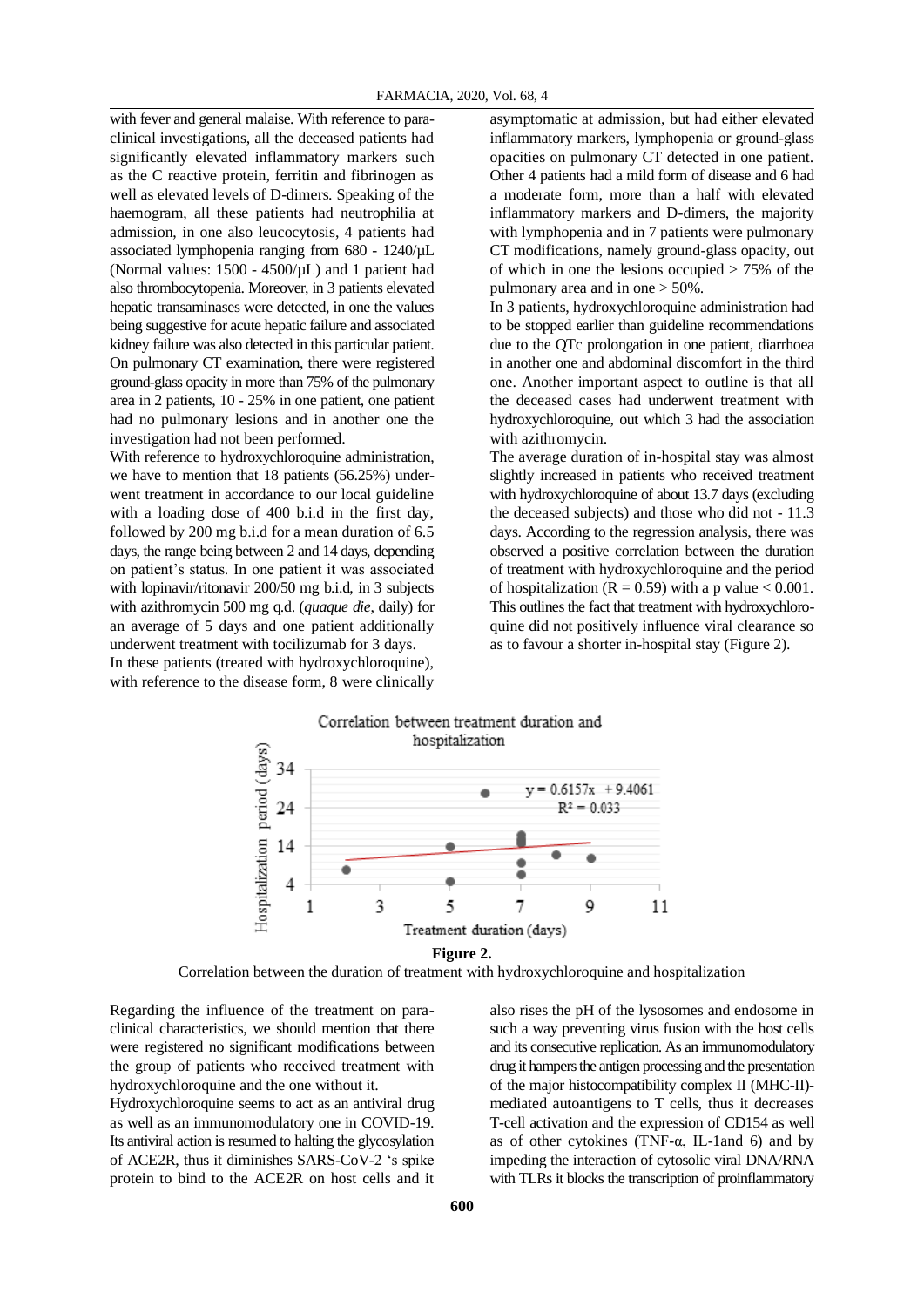genes so decreasing the prospect of a cytokine storm [6, 48].

On the other hand, it was also detected that hydroxychloroquine might halt plasmacytoid dendritic cell maturation and inhibit the conversion of perforin to its active state, subsequently diminishing the toxicity of natural killer cells. Due to endosomal pH alteration, hydroxychloroquine may eventually interfere with the selection of naïve antigen specific B cells, in this way decreasing the affinity maturation of previously involved clones and thus reducing the production of neutralizing antibodies [22, 25]. It has been also noticed that chloroquine might inhibit T-cell proliferation by diminishing the IL-2 production [14] and responsiveness and since IL-2 appears to have a decisive part in Th-2 cell differentiation [16], which might act *via* abolishing inflammation in SARS-CoV2 infection, one might speculate that in fact these drugs could have a negative impact on the immune response against the virus [12]. *Controversies regarding hydroxychloroquine's safety* Regardless of the fact that hydroxychloroquine's safety

profile has been extensively studied in patients with autoimmune disease and the overall conclusion is that it is acceptable, its short-term use in patients with COVID-19 disease spurs conflicting observations regarding hydroxychloroquine's safety.

Hydroxychloroquine has an extended plasma elimination half-life of about 900 - 1300 hours related to its large distribution volume and broad tissue uptake [7], thus leading to accumulation with prolonged and chronic use [35]. The risk of adverse effects increases after cumulative doses exceed 2.3 mg/kg of body weight/day [20]. Short-term administration in COVID-19 patients should pose less danger, but in these patients are used much higher doses. Therefore, it was established that the optimal effective and safe dose for such patients would be a loading dose of 400 mg b.i.d (*bis in die*, twice daily) in the first day followed by 200 mg b.i.d for about 4 days [41].

Among the most frequently reported adverse effects are retinal afflictions usually preceded by ocular pruritus, leading sometimes to irreversible retinopathy due to hydroxychloroquine's affinity for melanin molecules inducing lesions on macular cones [38, 40], as well as photosensitivity, skin discoloration and it even might exacerbate psoriasis [17]. Other serious reported side effects are ototoxicity [30], toxic epidermal necrolysis [24], hepatic failure [19], cardiotoxicity and neuromyopathy [33] by vacuolization of the cardiac and skeletal muscle cells after it inhibits lysosomal phospholipases' action [42] as well as gastrointestinal implications, usually milder forms like diarrhoea, especially when given on an empty stomach. Regarding laboratory modifications, there were reported hypoglycaemia, elevated hepatic transaminases, rarely leukopenia, anaemia or thrombocytopenia [17]. Even death was reported in Nigeria among patients selftreated with overdoses of chloroquine for SARS-CoV2

infection [50], as well as 16 deaths out of 41 patients in a randomized, double-blinded Brazilian study who were given chloroquine 600 mg b.i.d for 10 days combined with ceftriaxone and azithromycin, mostly related to ventricular tachycardia [2].

As regards the cardiotoxicity, most prominent is the QTc prolongation reported in up to 93% of the subjects who underwent treatment with hydroxychloroquine alone or in combination with azithromycin in one study [1] and in 20% in another one [21]. There was also reported that hydroxychloroquine might increase the risk of angina up to 20% as well as that of heart failure when used for a short period [15]. With reference to interactions, apart from increasing the risk of cardiac arrhythmias, hydroxychloroquine might reduce antibiotics (ampicillin) and immunosuppressants' (cyclosporine) activity, as well as increase the risk of convulsions in combination with mefloquine [20].

Several trials have been launched since the pandemic's outbreak to assess hydroxychloroquine's efficacy in COVID-19 disease implying not only its *in vivo* antiviral activity but also its low cost and chronic widespread use as a treatment for autoimmune diseases such as rheumatoid arthritis, systemic lupus erythematosus, juvenile idiopathic arthritis and Sjogren's syndrome as well as in parasitic disorders like malaria and amebiasis [35].

In an interim analysis, a Chinese group reported that there was noticed faster viral shedding conversion, improved pneumonia features along with lung imaging and a reduced disease duration in patients who underwent treatment with chloroquine, without major adverse effects [8]. Subsequently an expert consensus in China came out with a proposal to include this drug at a dose of 500 mg b.i.d for 10 days in the treatment regimen of patients with COVID-19 disease [45].

Following this study, a small French open-label nonrandomized clinical trial, that appeared showing important viral load reduction and mentioned that the effect seems to be reinforced by azithromycin [9]. However, it was extensively criticized which even led to the publishing journal's society to make a declaration that it did "not meet the Society's expected standards" [37]. Nevertheless the same group made another uncontrolled, non-comparative observational study, involving 80 patients with a mild form of COVID-19 disease, who underwent treatment with hydroxychloroquine (600 mg/day for 10 days) and azithromycin for at least 3 days, in which it was observed a 83% of negative nasopharyngeal viral load at day 7 and 93% at day 8 and the patients had a mean length of stay of about 5 days in hospital [10].

Apart from studies that claim a positive action of the combination between hydroxychloroquine with azithromycin against SARS-COV-2 infection, there is an article that proposes a possible beneficial combination of hydroxychloroquine with ivermectin [26], which was established to have an *in vitro* antiviral action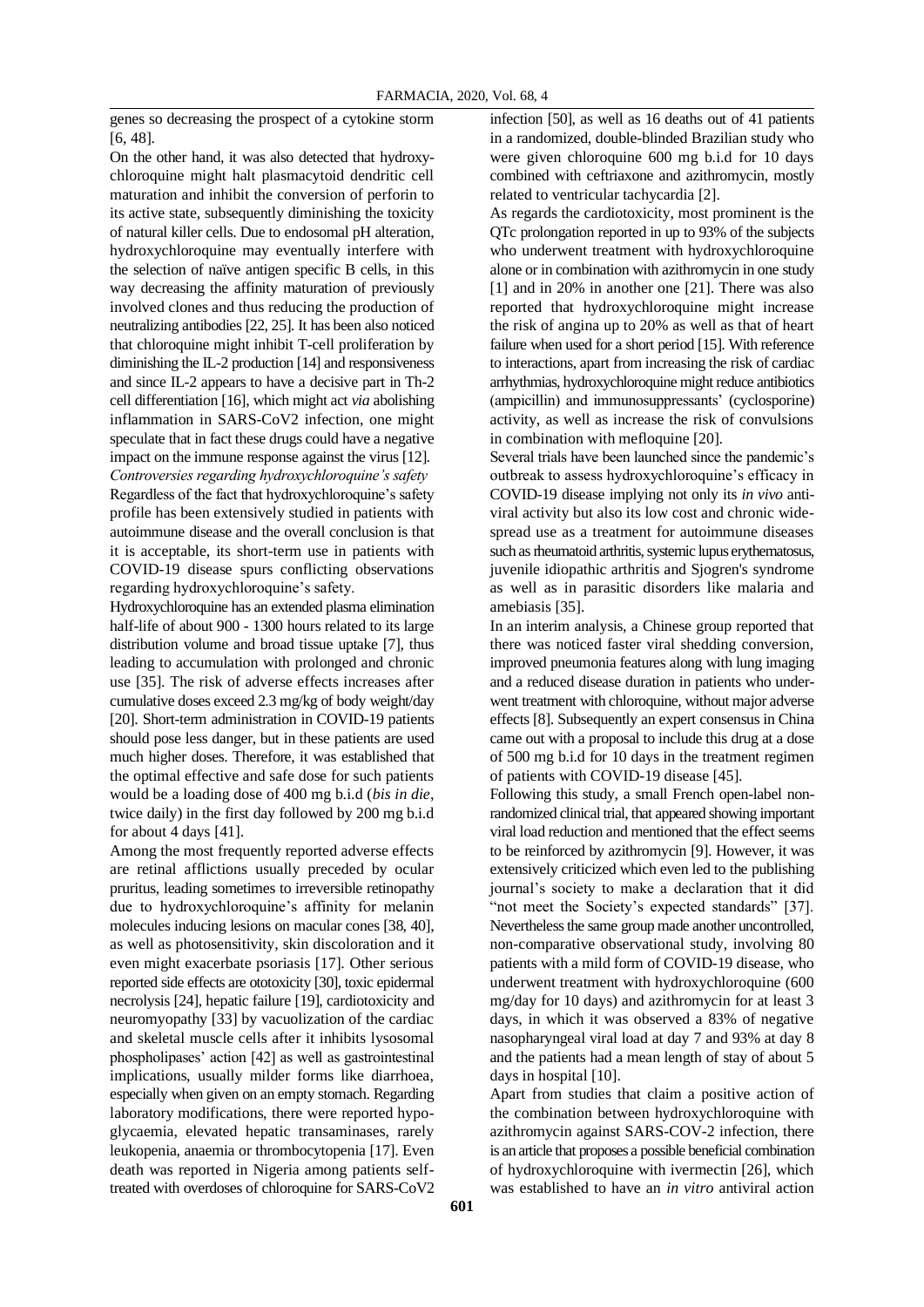against SARS-CoV2, a single dose being capable to handle viral replication for up to 24 - 48 hours [3]. Furthermore, in another Chinese study that included 62 patients of which 31 were controls, treated with 400 mg of hydroxychloroquine for 5 days, it was remarked that the treated patients demonstrated a remarkable reduced fever, cough remission time as well as a greater percentage of pneumonia improvement on computed tomographic (CT) scans [4].

Such limited observational studies had a significant influence worldwide, which led to it being included in many countries' guidelines and even made medical institutions to issue special emergency authorization like the one issued by the end of March 2020 in the United States of America [51]. On the other hand, later on started to appear trials that claimed contradictory results regarding hydroxychloroquine's efficacy in the fight against SARS-CoV2 infection.

Shortly after the first French study showing a substantial viral load reduction in patients using hydroxychloroquine, another group tried to reproduce their results on a smaller number of patients - 11 consecutive subjects who received the similar dosing regimen, but they observed that 8 patients were still positive at days 5 and 6 following treatment initiation and in one patient hydroxychloroquine had to be stopped earlier due to QTc prolongation [23]. In another prospective pilot study with a sample of 30 patients, half of which were controls and the other half receiving treatment with hydroxychloroquine, there was observed a negative viral load by day 7 in 86.7% of the treated group and 93.3% of the control one [5].

Further, on emerged studies with larger samples, such as a Chinese multicentre, open label, randomized controlled trial with a group of 150 patients, the majority with mild to moderate forms of the disease which assessed the probability of negative viral conversion up to 28 days and demonstrated a similar rate between the treated and the control group. It also displayed a higher rate of adverse events in the arm with hydroxychloroquine, about 30% mostly of which was diarrhoea [34].

In a study involving 181 patients from 4 French hospitals with documented COVID-19 pneumonia that underwent  $\geq 2$  L/min of oxygen therapy, out of which 84 received hydroxychloroquine 600 mg/day, the primary endpoint being the transfer to intensive care unit within 7 days or death, it was stated that the results did not demonstrate a significant difference between the 2 groups [18]. Moreover, in a metaanalysis of 3 studies with a total of 210 involved subjects on viral clearance, the use of hydroxychloroquine demonstrated no benefit whereas a meta-analysis of other 3 studies concerning 474 patients established a substantial raise in mortality for subjects using the drug, compared to controls [32].

Similar conclusions appeared from larger trials, like an observational study including a considerable sample of 1446 consecutive admitted patients at a large centre in New York, of which 58.9% received treatment with hydroxychloroquine and were more severely-ill from the start, there was identified no important association between treatment with hydroxychloroquine and intubation or death [11]. In addition came a retrospective multicentre cohort study involving 1438 patients also from New York, of which 70% of subjects underwent treatment with hydroxychloroquine alone or in association with azithromycin, in which it was observed no major divergence in in-hospital fatality between patients who received the above mentioned drugs and those who did not, after adjustment for concurrent illnesses and disease severity on admission [28].

Moreover, the results of our descriptive retrospective study delineate the fact that administration of hydroxycholoroquine in patients diagnosed with SARS-CoV2 infection does not reduce the hospitalization period, there being attested a positive correlation  $(R = 0.59)$ . In our sample although small, it was observed a shorter duration of in-hospital for patients who did not receive hydroxychloroquine in comparison to those who did. Furthermore, there was determined no improvement with reference to biological parameters in patients receiving hydroxychloroquine *versus* those who did not administer it. The limitations of the study reside in its small sample as well as the fact that it was not randomized, and it was retrospective.

Therefore, in line with the results of the abovementioned more recent trials with a much larger sample [11, 18, 28, 32, 34] we have remarked no significant influence in our analysis on patient's outcome such as duration of the in-hospital stay and fatality rate, in those who underwent treatment with hydroxychloroquine. It goes without saying that in order to make an accurate assumption regarding this drug's efficacy and especially safety, we need randomized, double-blind controlled studies conducted on a sample with statistically significant size. However, when confronted with a crisis of such amplitude, it is our duty to try and find the best solution with the little we have at the moment.

### **Conclusions**

The current SARS-CoV2 pandemic introduced major alterations in every aspect of our life and activity. In consequence, in the current era of evidence-based medicine we confront with a crisis of using off-label drugs in order to offer the best of care with the risk of doing more harm than the potential benefit of these drugs. Present studies display contradictory results with reference to hydroxychloroquine's activity opposing COVD-19 disease, though there is a greater tendency to outline its lack of efficacy as it was observed in our analysis as well and higher risk of inducing adverse effects. Along these lines, as it is recommended in other studies, until clear-cut evidence emerges, this drug should be given only by thoroughly balancing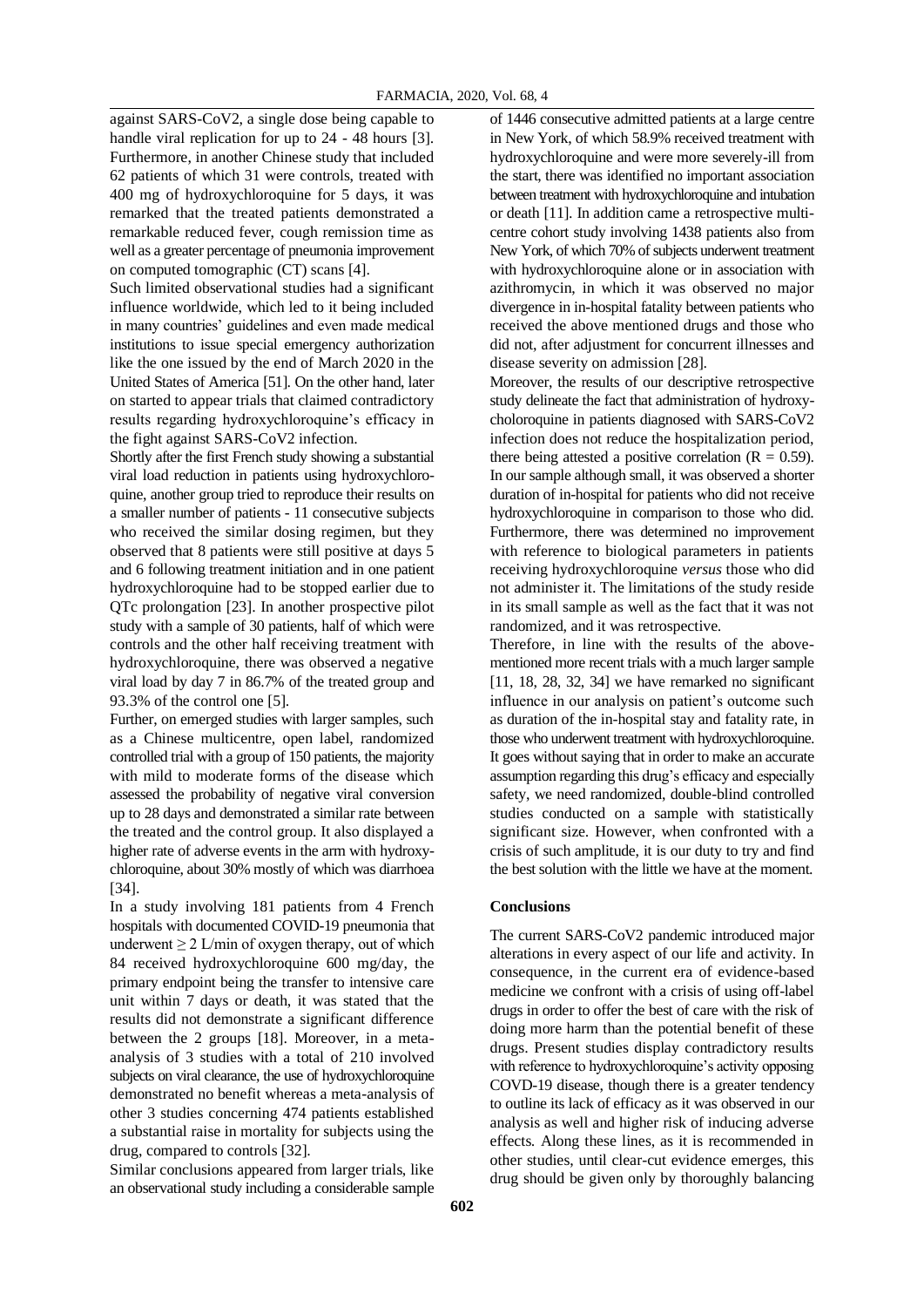the risk and benefit in controlled trials and not on a large scale.

#### **Conflict of interest**

The authors declare no conflict of interest.

#### **References**

- 1. Bessière F, Roccia H, Delinière A, Charrière R, Chevalier P, Argaud L, Cour M, Assessment of QT intervals in a case series of patients with coronavirus disease 2019 (covid-19) infection treated with hydroxychloroquine alone or in combination with azithromycin in an intensive care unit. *JAMA Cardiol.*, 2020: e201787, doi: 10.1001/jamacardio.2020.1787.
- 2. Borba MGS, Val FFA, Sampaio VS, Alexandre MAA, Melo GC, Brito M, Mourão MPG, Brito-Sousa JD, Baía-da-Silva D, Guerra MVF, Hajjar LA, Pinto RC, Balieiro AAS, Pacheco AGF, Santos JDO Jr, Naveca FG, Xavier MS, Siqueira AM, Schwarzbold A, Croda J, Nogueira ML, Romero GAS, Bassat Q, Fontes CJ, Albuquerque BC, Daniel-Ribeiro CT, Monteiro WM, Lacerda MVG; CloroCovid-19 Team, Effect of high *vs* low doses of chloroquine diphosphate as adjunctive therapy for patients hospitalized with severe acute respiratory syndrome coronavirus 2 (SARS-CoV-2) infection: A randomized clinical trial. *JAMA Netw Open*, 2020; 3(4): 1-14.
- 3. Caly L, Druce JD, Catton MG, Jans DA, Wagstaff KM, The FDA-approved drug ivermectin inhibits the replication of SARS-CoV-2 *in vitro*. *Antiviral Res.*, 2020; 178: 104787, doi: 10.1016/j.antiviral.2020.104787.
- 4. Catrinoiu D, Ceriello A, Rizzo M, Serafinceanu C, Montano N, Pantea Stoian A, Udeanu DI, Jinga V, Iorgulescu G, Dumitrescu IB, Diabetes and reninangiotensin-aldosterone system: implications for COVID-19 patients with diabetes treatment management. *Farmacia*, 2020; 68(3): 377-383.
- 5. Chen J, Liu D, Liu L, Liu P, Xu Q, Xia L, Ling Y, Huang D, Song S, Zhang D, Qian Z, Li T, Shen Y, Lu H, A pilot study of hydroxychloroquine in treatment of patients with moderate COVID-19. *Zhejiang Da Xue Xue Bao Yi Xue Ban*, 2020; 49(2): 215-219, (available in Chinese).
- 6. Devaux CA, Rolain JM, Colson P, Raoult D, New insights on the antiviral effects of chloroquine against coronavirus: what to expect for COVID-19?. *Int J Antimicrob Agents*, 2020; 55(5): 105938. doi: 10.1016/j.ijantimicag.2020.105938.
- 7. Ducharme J, Farinotti R, Clinical pharmacokinetics and metabolism of chloroquine. Focus on recent advancements. *Clin Pharmacokinet.*, 1996; 31(4): 257-274.
- 8. Gao J, Tian Z, Yang X, Breakthrough: Chloroquine phosphate has shown apparent efficacy in treatment of COVID-19 associated pneumonia in clinical studies. *Biosci Trends.*, 2020; 14(1): 72-73.
- 9. Gautret P, Lagier JC, Parola P, Hoang VT, Meddeb L, Mailhe M, Doudier B, Courjon J, Giordanengo V, Vieira VE, Tissot Dupont H, Honoré S, Colson P, Chabrière E, La Scola B, Rolain JM, Brouqui P, Raoult D, Hydroxychloroquine and azithromycin as a treatment of COVID-19: results of an open-label

non-randomized clinical trial. *Int J Antimicrob Agents.*, 2020; 56(1): 105949, doi: 10.1016/j.ijantimicag.2020.105949.

- 10. Gautret P, Lagier JC, Parola P, Hoang VT, Meddeb L, Sevestre J, Mailhe M, Doudier B, Aubry C, Amrane S, Seng P, Hocquart M, Eldin C, Finance J, Vieira VE, Tissot-Dupont HT, Honoré S, Stein A, Million M, Colson P, La Scola B, Veit V, Jacquier A, Deharo JC, Drancourt M, Fournier PE, Rolain JM, Brouqui P, Raoult D, Clinical and microbiological effect of a combination of hydroxychloroquine and azithromycin in 80 COVID-19 patients with at least a six-day follow up: A pilot observational study. *Travel Med Infect Dis.*, 2020; 34: 101663, doi: 10.1016/j.tmaid.2020.101663.
- 11. Geleris J, Sun Y, Platt J, Zucker J, Baldwin M, Hripcsak G, Labella A, Manson DK, Kubin C, Barr RG, Sobieszczyk ME, Schluger NW, Observational study of hydroxychloroquine in hospitalized patients with Covid-19. *N Engl J Med.*, 2020; 382(25): 2411- 2418.
- 12. Guastalegname M, Vallone A, Could chloroquine /hydroxychloroquine be harmful in Coronavirus Disease 2019 (COVID-19) treatment?. *Clin Infect Dis.*, 2020: ciaa321, doi: 10.1093/cid/ciaa321.
- 13. Huang C, Wang Y, Li X, Ren L, Zhao J, Hu Y, Zhang L, Fan G, Xu J, Gu X, Cheng Z, Yu T, Xia J, Wei Y, Wu W, Xie X, Yin W, Li H, Liu M, Xiao Y, Gao H, Guo L, Xie J, Wang G, Jiang R, Gao Z, Jin Q, Wang J, Cao B, Clinical features of patients infected with 2019 novel coronavirus in Wuhan, China. *Lancet*, 2020; 395(10223): 497-506.
- 14. Landewé RB, Miltenburg AM, Verdonk MJ, Verweij CL, Breedveld FC, Daha MR, Dijkmans BA, Chloroquine inhibits T cell proliferation by interfering with IL-2 production and responsiveness. *Clin Exp Immunol.*, 1995; 102(1): 144-151.
- 15. Lee TC, MacKenzie LJ, McDonald EG, Tong SYC, An observational cohort study of hydroxychloroquine and azithromycin for COVID-19: (Can't Get No) Satisfaction. *Int J Infect Dis*., 2020; 98: 216-217.
- 16. Liao W, Schones DE, Oh J, Cui Y, Cui K, Roh TY, Zhao K, Leonard WJ, Priming for T helper type 2 differentiation by interleukin 2-mediated induction of interleukin 4 receptor alpha-chain expression. *Nat Immunol.*, 2008; 9(11): 1288-1296.
- 17. Littlejohn E, Hydroxychloroquine use in the COVID-19 patient. *Cleve Clin J Med.*, 2020: 1-4, doi: 10.3949/ccjm.87a.ccc011.
- 18. Mahévas M, Tran VT, Roumier M, Chabrol A, Paule R, Guillaud C, Fois E, Lepeule R, Szwebel TA, Lescure FX, Schlemmer F, Matignon M, Khellaf M, Crickx E, Terrier B, Morbieu C, Legendre P, Dang J, Schoindre Y, Pawlotsky JM, Michel M, Perrodeau E, Carlier N, Roche N, de Lastours V, Ourghanlian C, Kerneis S, Ménager P, Mouthon L, Audureau E, Ravaud P, Godeau B, Gallien S, Costedoat-Chalumeau N, Clinical efficacy of hydroxychloroquine in patients with COVID-19 pneumonia who require oxygen: observational comparative study using routine care data. *BMJ*, 2020; 369: m1844, doi: 10.1136/bmj.m1844, *Erratum* in: *BMJ*, 2020; 369: m2328.
- 19. Makin AJ, Wendon J, Fitt S, Portmann BC, Fulminant hepatic failure secondary to hydroxychloroquine. *Gut*, 1994; 35(4): 569-570.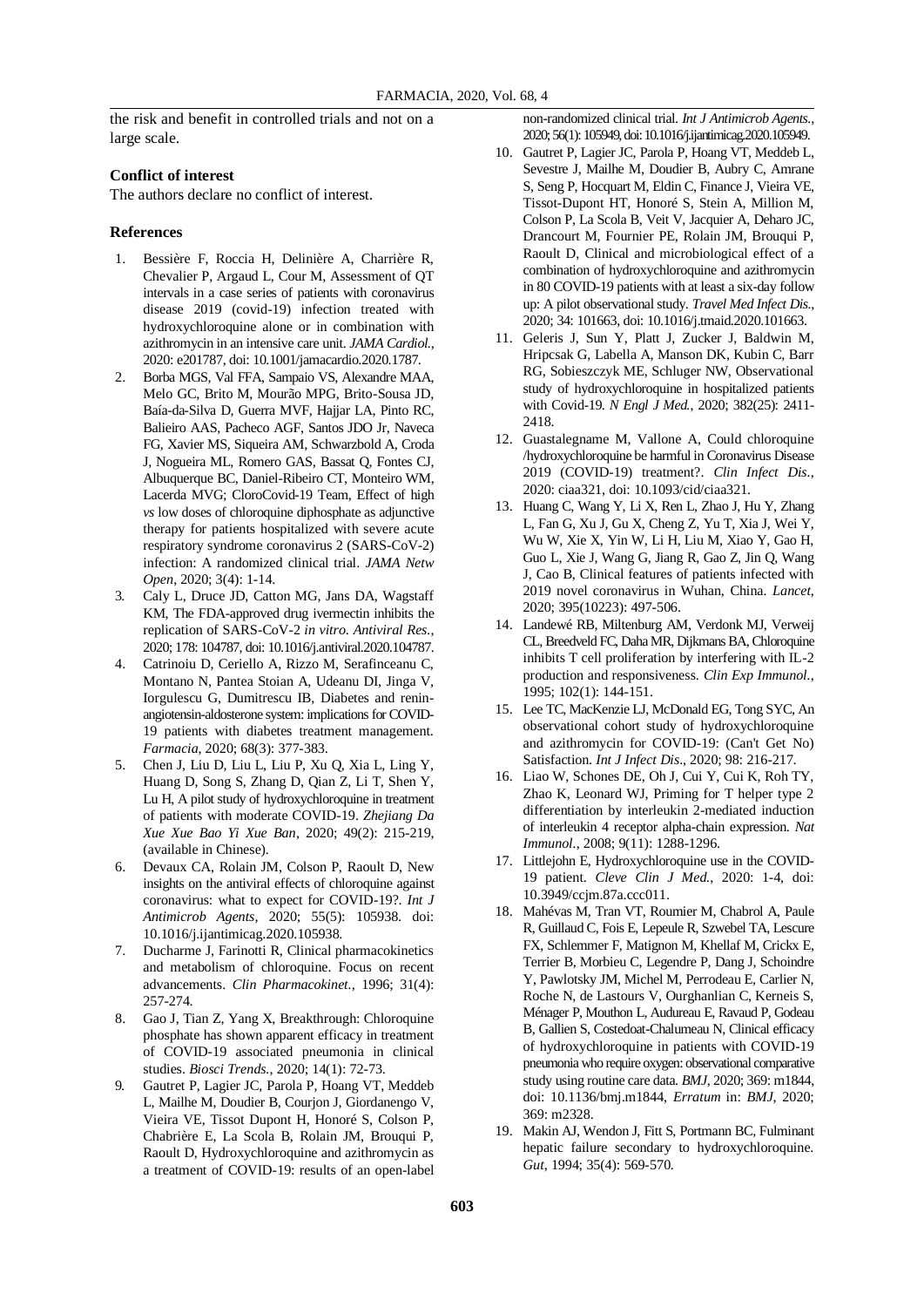- 20. Marmor MF, Carr RE, Easterbrook M, Farjo AA, Mieler WF; American Academy of Ophthalmology, Recommendations on screening for chloroquine and hydroxychloroquine retinopathy: a report by the American Academy of Ophthalmology. *Ophthalmology*, 2002; 109(7): 1377-1382.
- 21. Mercuro NJ, Yen CF, Shim DJ, Maher TR, McCoy CM, Zimetbaum PJ, Gold HS, Risk of QT Interval Prolongation Associated With Use of Hydroxychloroquine With or Without Concomitant Azithromycin Among Hospitalized Patients Testing Positive for Coronavirus Disease 2019 (COVID-19). *JAMA Cardiol.*, 2020: e201834, doi: 10.1001/jamacardio.2020.1834.
- 22. Mohammad FS, Karmakar V, Irfan Z, Hydroxychloroquine and azithromycin combination could be lethal to COVID-19 patients. *Farmacia*, 2020; 68(3): 384-389.
- 23. Molina JM, Delaugerre C, Le Goff J, Mela-Lima B, Ponscarme D, Goldwirt L, de Castro N, No evidence of rapid antiviral clearance or clinical benefit with the combination of hydroxychloroquine and azithromycin in patients with severe COVID-19 infection. *Med Mal Infect.*, 2020; 50(4): 384, doi: 10.1016/j.medmal.2020.03.006.
- 24. Murphy M, Carmichael AJ, Fatal toxic epidermal necrolysis associated with hydroxychloroquine. *Clin Exp Dermatol.*, 2001; 26(5): 457-458, *Erratum* in: *Clin Exp Dermatol.*, 2001; 26(6): 560.
- 25. Murugan R, Buchauer L, Triller G, Kreschel C, Costa G, Pidelaserra Martí G, Imkeller K, Busse CE, Chakravarty S, Sim BKL, Hoffman SL, Levashina EA, Kremsner PG, Mordmüller B, Höfer T, Wardemann H, Clonal selection drives protective memory B cell responses in controlled human malaria infection. *Sci Immunol.*, 2018; 3(20): 1-11.
- 26. Patrì A, Fabbrocini G, Hydroxychloroquine and ivermectin: A synergistic combination for COVID-19 chemoprophylaxis and treatment?. *J Am Acad Dermatol.*, 2020; 82(6): e221, doi: 10.1016/j.jaad.2020.04.017.
- 27. Richardson S, Hirsch JS, Narasimhan M, Crawford JM, McGinn T, Davidson KW; and the Northwell COVID-19 Research Consortium, Barnaby DP, Becker LB, Chelico JD, Cohen SL, Cookingham J, Coppa K, Diefenbach MA, Dominello AJ, Duer-Hefele J, Falzon L, Gitlin J, Hajizadeh N, Harvin TG, Hirschwerk DA, Kim EJ, Kozel ZM, Marrast LM, Mogavero JN, Osorio GA, Qiu M, Zanos TP, Presenting characteristics, comorbidities, and outcomes among 5700 patients hospitalized with COVID-19 in the New York City area. *JAMA*, 2020; 323(20): 2052-2059, doi: 10.1001/ jama.2020.6775, *Erratum*in: doi: 10.1001/jama.2020.7681.
- 28. Rosenberg ES, Dufort EM, Udo T, Wilberschied LA, Kumar J, Tesoriero J, Weinberg P, Kirkwood J, Muse A, DeHovitz J, Blog DS, Hutton B, Holtgrave DR, Association of treatment with hydroxychloroquine or azithromycin with in-hospital mortality in patients with COVID-19 in New York state. *JAMA*, 2020; 323(24): 2493-2502.
- 29. Ruan S, Likelihood of survival of coronavirus disease 2019. *Lancet Infect Dis.*, 2020; 20(6): 630-631.
- 30. Seçkin U, Ozoran K, Ikinciogullari A, Borman P, Bostan EE, Hydroxychloroquine ototoxicity in a patient with rheumatoid arthritis. *Rheumatol Int.*, 2000; 19(5): 203-204.
- 31. Shi S, Qin M, Shen B, Cai Y, Liu T, Yang F, Gong W, Liu X, Liang J, Zhao Q, Huang H, Yang B, Huang

C, Association of cardiac injury with mortality in hospitalized patients with COVID-19 in Wuhan, China. *JAMA Cardiol.*, 2020; 5(7): 802-810.

- 32. Singh AK, Singh A, Singh R, Misra A, Hydroxychloroquine in patients with COVID-19: A Systematic Review and meta-analysis. *Diabetes Metab Syndr.*, 2020; 14(4): 589-596.
- 33. Stein M, Bell MJ, Ang LC, Hydroxychloroquine neuromyotoxicity. *J Rheumatol.*, 2000; 27(12): 2927- 2931.
- 34. Tang W, Cao Z, Han M, Wang Z, Chen J, Sun W, Wu Y, Xiao W, Liu S, Chen E, Chen W, Wang X, Yang J, Lin J, Zhao Q, Yan Y, Xie Z, Li D, Yang Y, Liu L, Qu J, Ning G, Shi G, Xie Q, Hydroxychloroquine in patients with mainly mild to moderate coronavirus disease 2019: open label, randomised controlled trial. *BMJ*, 2020; 369: m1849, doi: 10.1136/bmj.m1849.
- 35. Trichonas TJSG, Chloroquine and hydroxychloroquine toxicity. Stat Pearls Publishing LLC, 2019.
- 36. van Doremalen N, Bushmaker T, Morris DH, Holbrook MG, Gamble A, Williamson BN, Tamin A, Harcourt JL, Thornburg NJ, Gerber SI, Lloyd-Smith JO, de Wit E, Munster VJ, Aerosol and surface stability of SARS-CoV-2 as compared with SARS-CoV-1. *N Engl J Med.*, 2020; 382(16): 1564-1567.
- 37. Voss A, Official statement from International Society of Antimicrobial Chemotherapy (ISAC), www.isac.world.
- 38. Wolfe F, Marmor MF, Rates and predictors of hydroxychloroquine retinal toxicity in patients with rheumatoid arthritis and systemic lupus erythematosus. *Arthritis Care Res (Hoboken)*, 2010; 62(6): 775-784.
- 39. Xu Z, Shi L, Wang Y, Zhang J, Huang L, Zhang C, Liu S, Zhao P, Liu H, Zhu L, Tai Y, Bai C, Gao T, Song J, Xia P, Dong J, Zhao J, Wang FS, Pathological findings of COVID-19 associated with acute respiratory distress syndrome. *Lancet Respir Med.*, 2020; 8(4): 420-422.
- 40. Yam JC, Kwok AK, Ocular toxicity of hydroxychloroquine. *Hong Kong Med J.*, 2006; 12(4): 294-304.
- 41. Yao X, Ye F, Zhang M, Cui C, Huang B, Niu P, Liu X, Zhao L, Dong E, Song C, Zhan S, Lu R, Li H, Tan W, Liu D. *In vitro* antiviral activity and projection of optimized dosing design of hydroxychloroquine for the treatment of severe acute respiratory syndrome coronavirus 2 (SARS-CoV-2). *Clin Infect Dis.*, 2020: ciaa237, doi: 10.1093/cid/ciaa237.
- 42. Yogasundaram H, Putko BN, Tien J, Paterson DI, Cujec B, Ringrose J, Oudit GY, Hydroxychloroquineinduced cardiomyopathy: case report, pathophysiology, diagnosis, and treatment. *Can J Cardiol.*, 2014; 30(12): 1706-1715.
- 43. Zhang C, Huang S, Zheng F, Dai Y, Controversial treatments: An updated understanding of the coronavirus disease 2019. *J Med Virol.*, 2020: doi: 10.1002/jmv.25788.
- 44. Epidemiology Working Group for NCIP Epidemic Response, Chinese Center for Disease Control and Prevention, [The epidemiological characteristics of an outbreak of 2019 novel coronavirus diseases (COVID-19) in China]. *Zhonghua Liu Xing Bing Xue Za Zhi*, 2020; 41(2): 145-151, (available in Chinese).
- 45. Multicenter collaboration group of Department of Science and Technology of Guangdong Province and Health Commission of Guangdong Province for chloroquine in the treatment of novel coronavirus pneumonia.